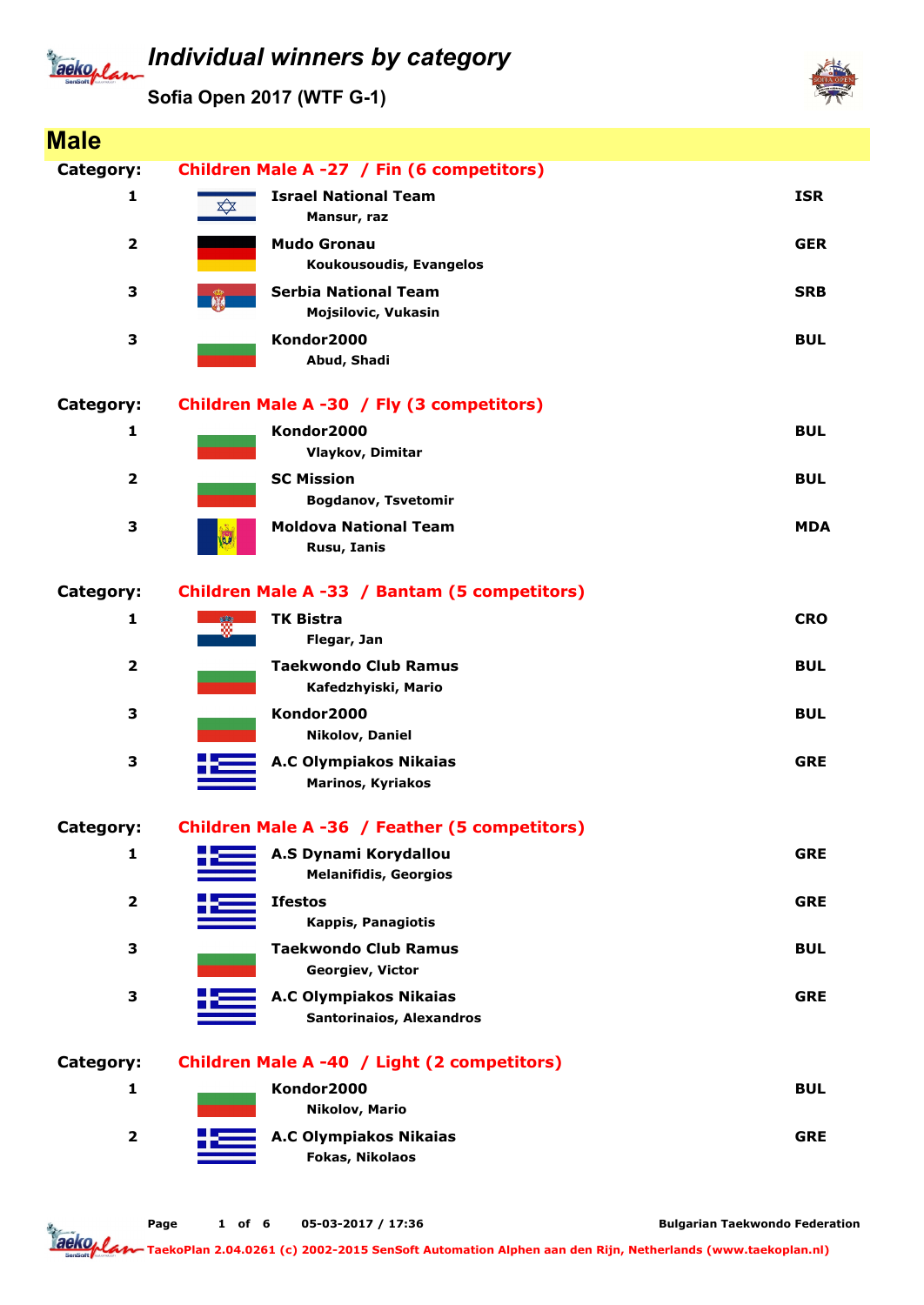# aeko, *l*

### Individual winners by category

Sofia Open 2017 (WTF G-1)



Page 2 of 6 05-03-2017 / 17:36

Bulgarian Taekwondo Federation

Jackoplan TaekoPlan 2.04.0261 (c) 2002-2015 SenSoft Automation Alphen aan den Rijn, Netherlands (www.taekoplan.nl)

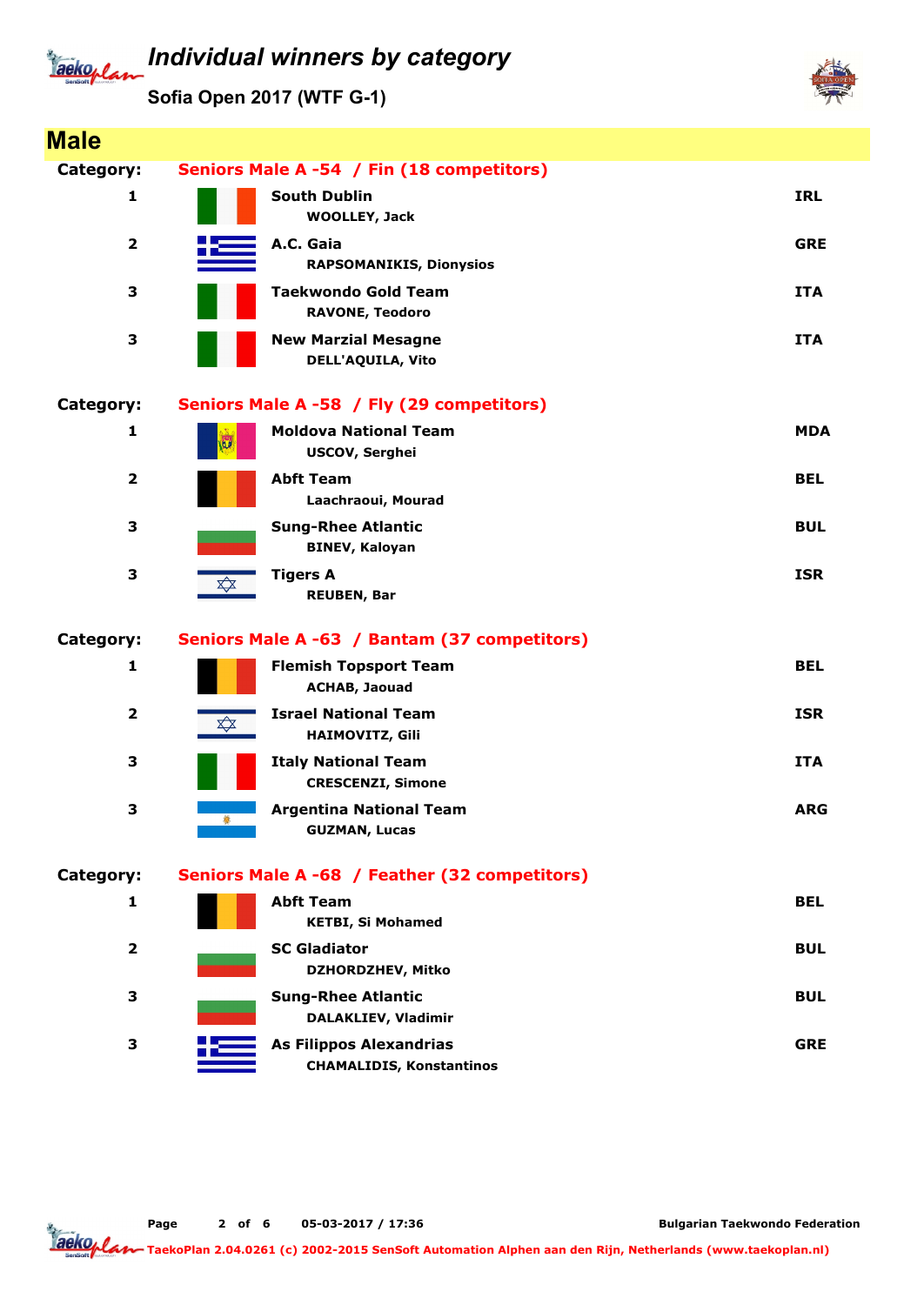## aeko. e

Sofia Open 2017 (WTF G-1)



Bulgarian Taekwondo Federation

aekoplan TaekoPlan 2.04.0261 (c) 2002-2015 SenSoft Automation Alphen aan den Rijn, Netherlands (www.taekoplan.nl)

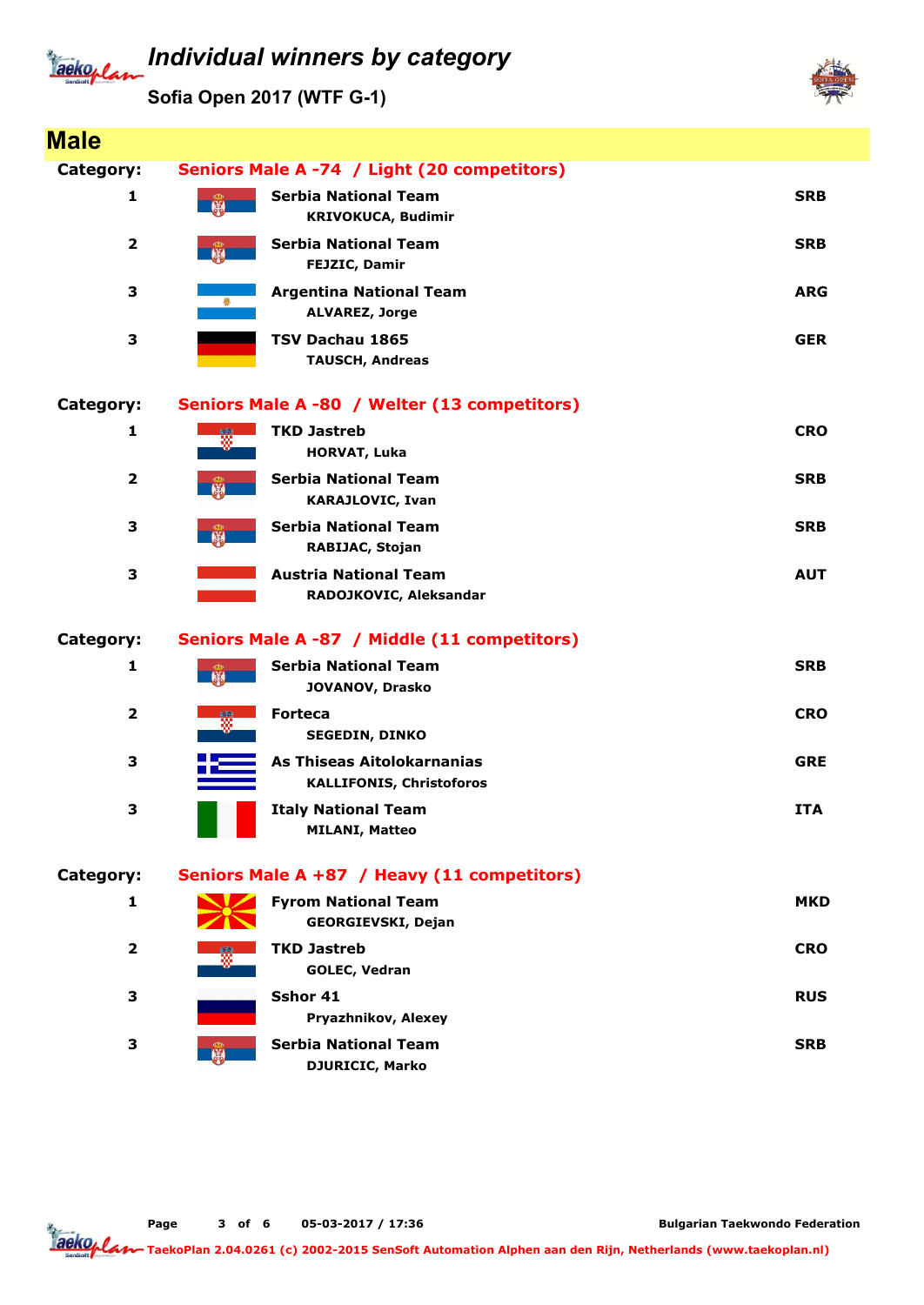### Individual winners by category Tackoplan

Sofia Open 2017 (WTF G-1)



| <b>Female</b>           |                                                                  |            |
|-------------------------|------------------------------------------------------------------|------------|
| Category:               | Children Female A -27 / Fin (3 competitors)                      |            |
| 1                       | Kondor2000<br>Stoyanova, Delina                                  | <b>BUL</b> |
| $\overline{2}$          | <b>Ac Fokeas</b><br><b>MOROU, Adamantia</b>                      | <b>GRE</b> |
| 3                       | <b>A.C Olympiakos Nikaias</b><br>KRASSOPOULOU, Kyriaki           | <b>GRE</b> |
| Category:               | Children Female A -33 / Bantam (4 competitors)                   |            |
| 1                       | A.S Dynami Korydallou<br>Kioskeroglou, Maria                     | <b>GRE</b> |
| $\overline{\mathbf{2}}$ | Taekwondourheilijat 2011<br>Kortelainen, Aino                    | <b>FIN</b> |
| 3                       | <b>Ac Fokeas</b><br>Vazaiou, Aikaterini                          | <b>GRE</b> |
| 3                       | <b>A.C Olympiakos Nikaias</b><br>Kopanopoulou, Konstantina Maria | <b>GRE</b> |
| Category:               | Children Female A -36 / Feather (3 competitors)                  |            |
| 1                       | <b>Moldova National Team</b><br>IJ<br>Rusu, Bianca               | <b>MDA</b> |
| $\overline{\mathbf{2}}$ | Kondor2000<br>Dimitrova, Viktoria                                | <b>BUL</b> |
| 3                       | <b>Romania National Team</b><br>Coman, Gabriela Bianca           | <b>ROU</b> |
| Category:               | Children Female A -40 / Light (2 competitors)                    |            |
| 1                       | Taekwondourheilijat 2011<br>Quinones, Sara                       | <b>FIN</b> |
| $\overline{\mathbf{2}}$ | <b>Cyprus National Team</b><br><b>Oxinou, GEORGIA</b>            | <b>CYP</b> |
| Category:               | Seniors Female A -46 / Fin (15 competitors)                      |            |
| 1                       | N Nicolaou Taekwondo (Club)<br>KOUTTOUKI, Kyriaki                | <b>CYP</b> |
| $\overline{\mathbf{2}}$ | <b>Neva Stars</b><br><b>SMIRNOVA, Maria</b>                      | <b>RUS</b> |
| 3                       | <b>Tszz</b><br>LOVRIC, Natalia                                   | <b>CRO</b> |
| 3                       | Mudukwan Ganshoren<br><b>ISMAILI, Maryam</b>                     | <b>BEL</b> |

Page 4 of 6 05-03-2017 / 17:36

Bulgarian Taekwondo Federation

Taekoplan TaekoPlan 2.04.0261 (c) 2002-2015 SenSoft Automation Alphen aan den Rijn, Netherlands (www.taekoplan.nl)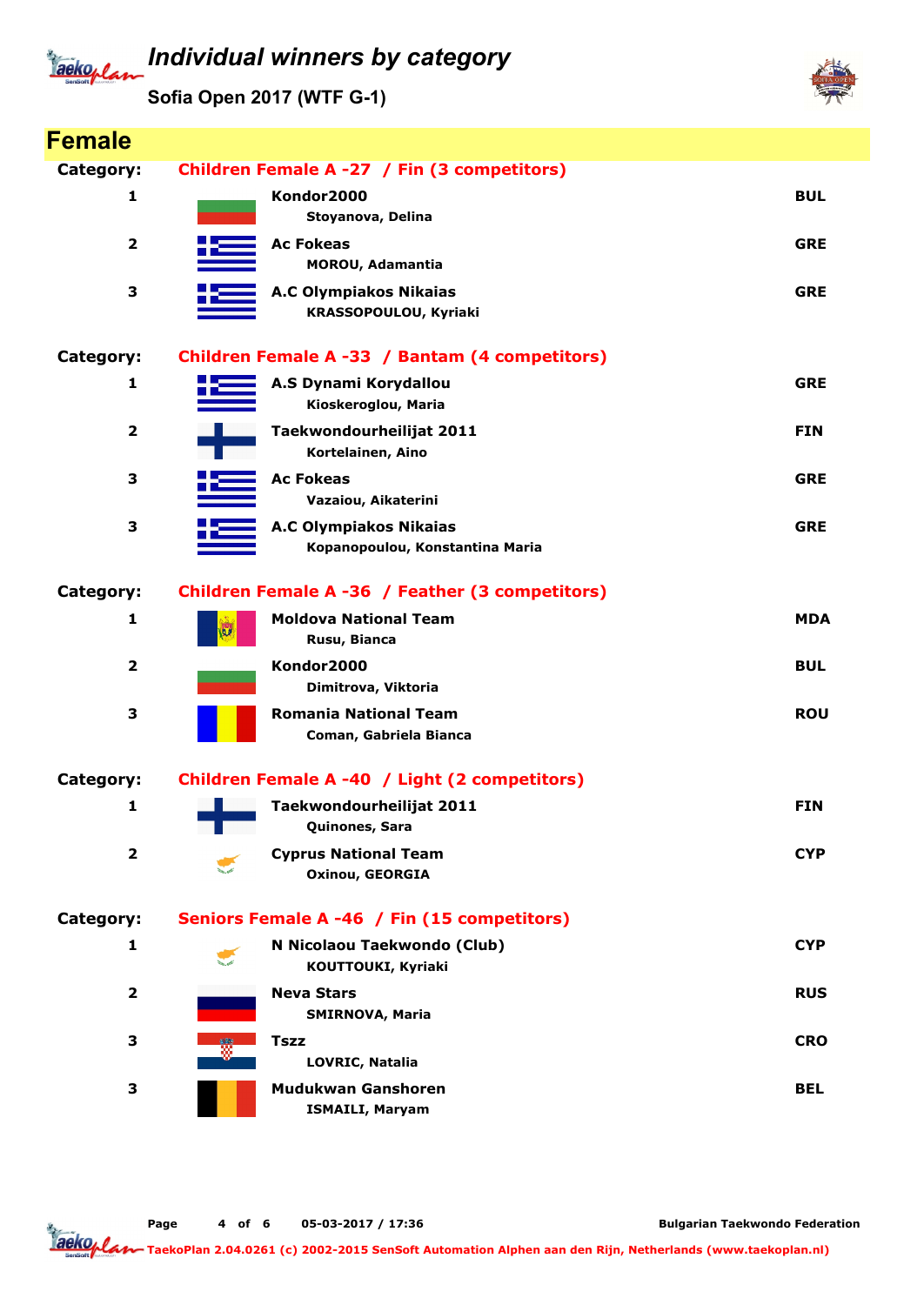### Individual winners by category Tackoplan

Sofia Open 2017 (WTF G-1)



| <b>Female</b>           |                                                                                |            |
|-------------------------|--------------------------------------------------------------------------------|------------|
| Category:               | Seniors Female A -49 / Fly (17 competitors)                                    |            |
| 1                       | Osvit<br>Ŵ<br><b>TOMIC, Kristina</b>                                           | <b>CRO</b> |
| $\mathbf{2}$            | <b>Serbia National Team</b><br>STANKOVIC, Vanja                                | <b>SRB</b> |
| 3                       | <b>Athletic Club Taekwondo Hwarang (Maxites)</b><br><b>THEODOSA, Chrysoula</b> | <b>GRE</b> |
| 3                       | <b>Taekwondo Casper</b><br><b>TKALCEVIC, Tamara</b>                            | <b>CRO</b> |
| Category:               | Seniors Female A -53 / Bantam (20 competitors)                                 |            |
| 1                       | Taekwondo Klub Marjan<br>RASTOVIC, Tanja                                       | <b>CRO</b> |
| $\overline{\mathbf{2}}$ | A.C.Aiantas<br><b>CHIOTI, Agni Danai</b>                                       | <b>GRE</b> |
| 3                       | <b>Cyprus National Team</b><br>PILAVAKI, Despina                               | <b>CYP</b> |
| 3                       | <b>Austria National Team</b><br><b>SCHOENEGGER, Christina</b>                  | <b>AUT</b> |
| Category:               | Seniors Female A -57 / Feather (20 competitors)                                |            |
| 1                       | Soat<br><b>TZELI, Konstantina</b>                                              | <b>GRE</b> |
| $\overline{\mathbf{2}}$ | <b>Atlantas Peristeriou</b><br><b>ASPROGERAKA, Andriana</b>                    | <b>GRE</b> |
| 3                       | <b>Flemish Topsport Team</b><br><b>ASEMANI, Raheleh</b>                        | <b>BEL</b> |
| 3                       | <b>Serbia National Team</b><br>願<br>RADMILOVIC, Aleksandra                     | <b>SRB</b> |
| Category:               | Seniors Female A -62 / Light (19 competitors)                                  |            |
| 1                       | <b>Taekwondo Klub Marjan</b><br>鑁<br><b>BABIC, Ivana</b>                       | <b>CRO</b> |
| $\overline{\mathbf{2}}$ | <b>TK Dubrava</b><br>W<br><b>BEROS, Kristina</b>                               | <b>CRO</b> |
| 3                       | <b>Serbia National Team</b><br>SAVKOVIC, Nadja                                 | <b>SRB</b> |
| 3                       | <b>Neva Stars</b><br><b>ADAMIAK, Daria</b>                                     | <b>RUS</b> |

Page 5 of 6 05-03-2017 / 17:36

Bulgarian Taekwondo Federation